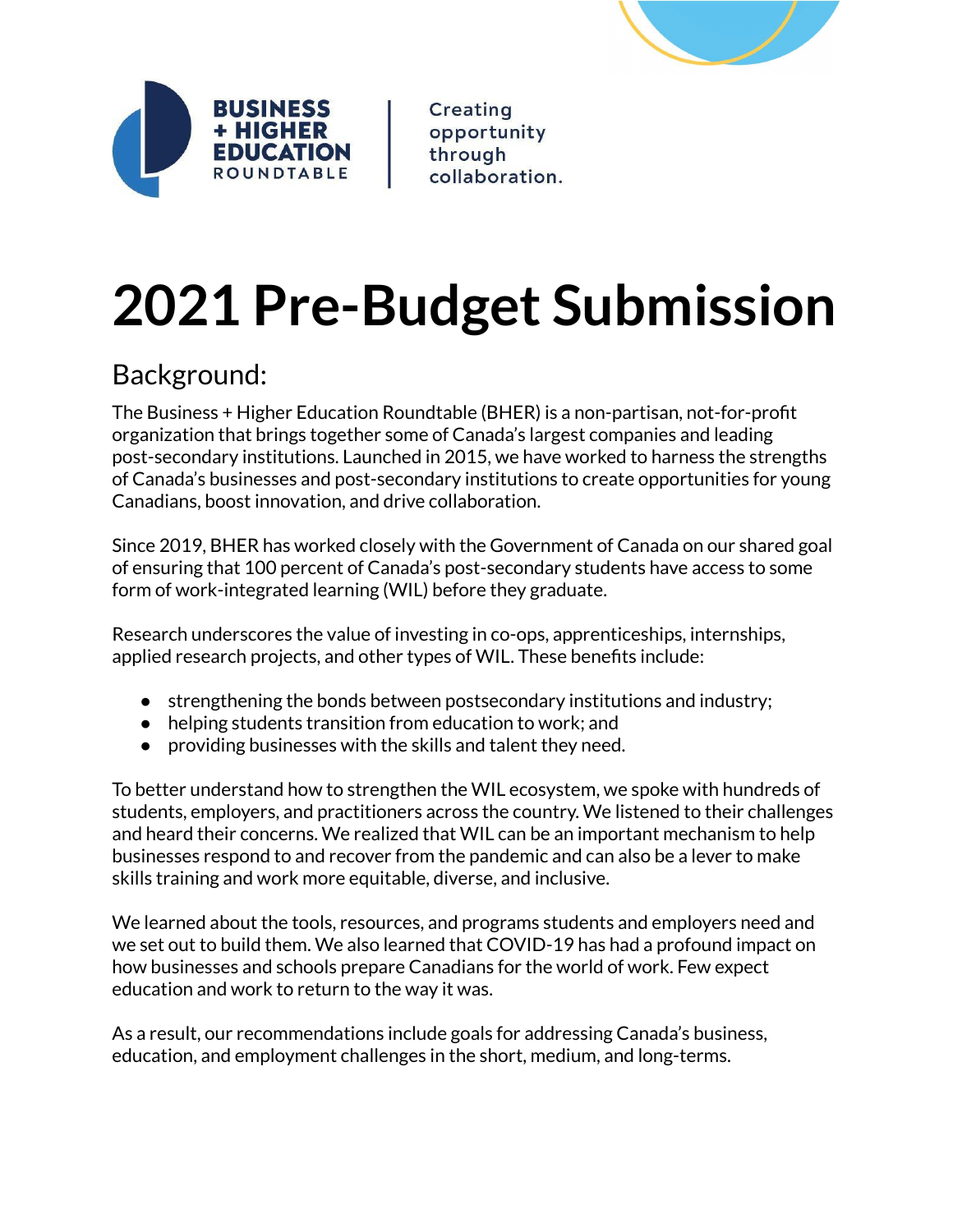Our recommendations are as follows:

## In the immediate term:

#### **1. Extend emergency COVID-19 response initiatives to the end ofthe 2021/2022 Budget Year.**

Our topline message: it is too early to remove the supports Canadians need to make it through the pandemic.

When COVID-19 struck, the Government of Canada responded swiftly and decisively. Innovative financial programs supported individuals, families and businesses impacted by the pandemic.

Nearly a year later, vaccines are rolling out but the country is still very much in the COVID response phase. Canadians continue to face job and income insecurity and remain concerned about the health and social impacts of the pandemic. Canada's businesses, in some cases entire sectors, are still in survival mode and remain dependent on government support.

Canadians need continued access to easy-to-navigate social and employment support programs to ensure they do not fall through the cracks. This is especially true for groups that have been disproportionately impacted by the pandemic, including First Nations, Inuit and Métis people, visible minorities, recent immigrants, people with disabilities, women, and youth. We join other organizations calling to extend existing support programs.

BHER's COVID response work, funded by Innovation, Science and Economic Development Canada, includes a series of projects in partnership with stakeholders across Canada focusing on helping employers create more equitable, diverse, and inclusive workplaces through WIL; reducing barriers to WIL in rural and remote communities as well as in Canada's North; and helping to increase virtual mentorship capacity for Canada's SMEs.

Our goal is to understand what students need and the actions employers can take to build back their businesses, establish inclusive teams, and create more opportunities for underrepresented students. WIL is an invaluable way to help students and vulnerable youth gain access to skills training and work experience, especially in instances where work placements have been lost or deferred due to COVID-19.

As part of our COVID response work, BHER launched the Canada Comeback Challenge (C3) in September 2020, a virtual WIL program that has student teams competing to solve top-of-mind, nationally relevant challenges facing employers in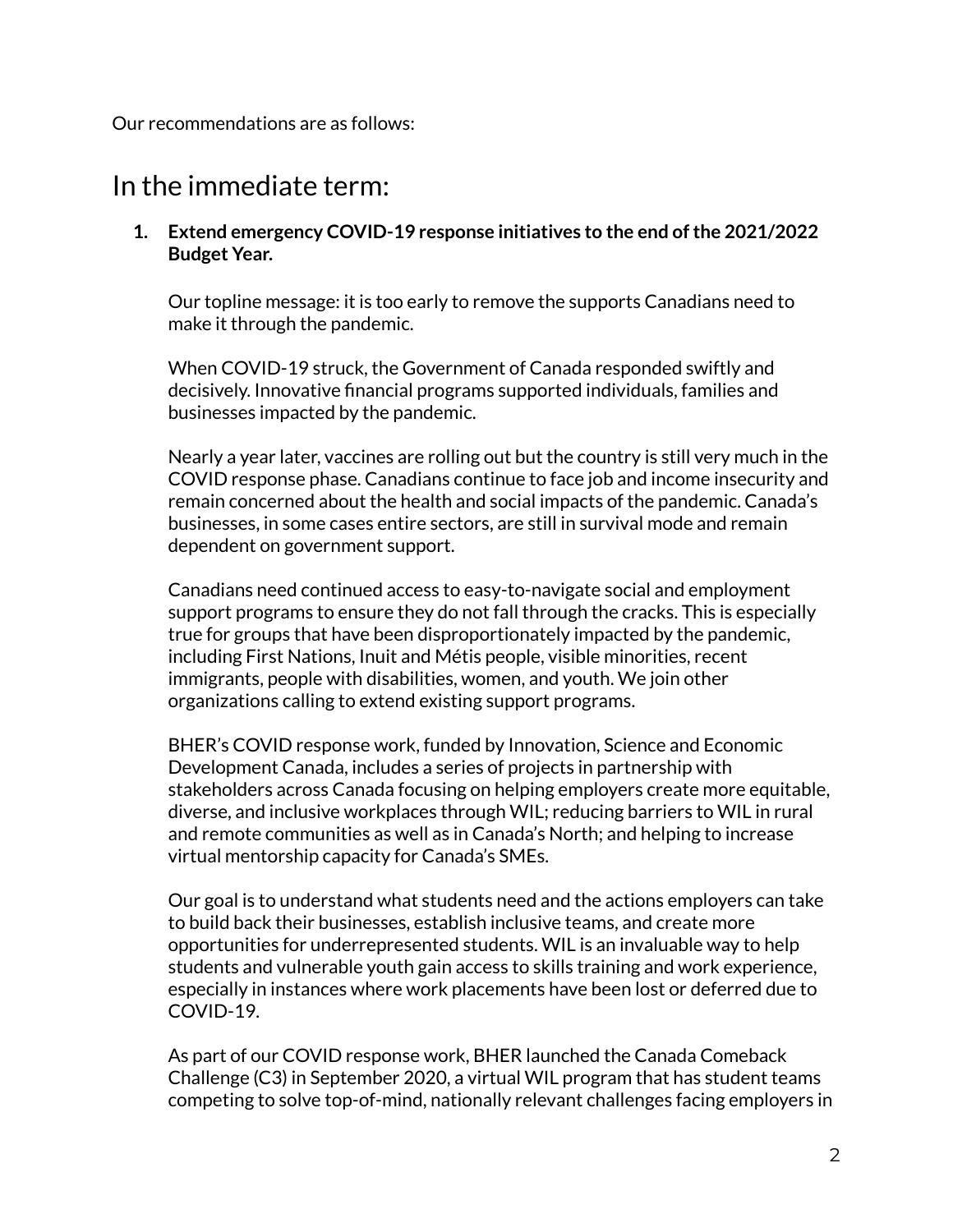the public, private, and non-profit sectors. We partnered with 27 national employer associations representing thousands of businesses across the country.

The program provides mentorship, professional development, and mental health support for students. It helps them to satisfy WIL graduation requirements jeopardized by COVID-19, while contributing to Canada's response and recovery along the way.

Whether we return to normal or create a new one, BHER's COVID response work is helping to ensure that students have equitable access to skills training and that employers have access to the talent they need to both respond and recover from the global pandemic.

## In the medium term:

**2. Invest strategically in work-integrated learning moving forward.**

In Budget 2019, the Government of Canada committed unprecedented funding to support students in the transition from school to work. At BHER, we see the impacts of those investments every day and we have been joined by partners from across the country on a mission to make Canada a world leader in preparing students for the future of work.

We also see how dramatically COVID-19 altered the playing field. Classes moved online, workplaces transitioned to remote work arrangements, businesses shuttered, and nearly 90 per cent of students reported a labour market disruption, ranging from having their hours cut to losing their jobs entirely. Some 30 per cent of students reported that COVID-19 canceled or delayed their WIL experience.

The Government of Canada can continue to support students, new graduates, and employers by investing strategically in WIL opportunities, especially for underrepresented students. Tens of thousands of placements have been generated in the two years since funding was committed. To close the remaining gaps, though, we need to refine our strategy to focus specifically on Canadians who face the most significant barriers to accessing skills training and work.

On the path to 100 percent WIL, the last 20 percent will be the hardest. It will be accomplished not through subsidies and broadband alone, but through partnerships, collaboration, and trust. BHER welcomes the opportunity to leverage its extensive member and partnership network, research, tools, and resources to help vulnerable and underrepresented students gain access to Canada's labour market and businesses find the skilled talent they need.